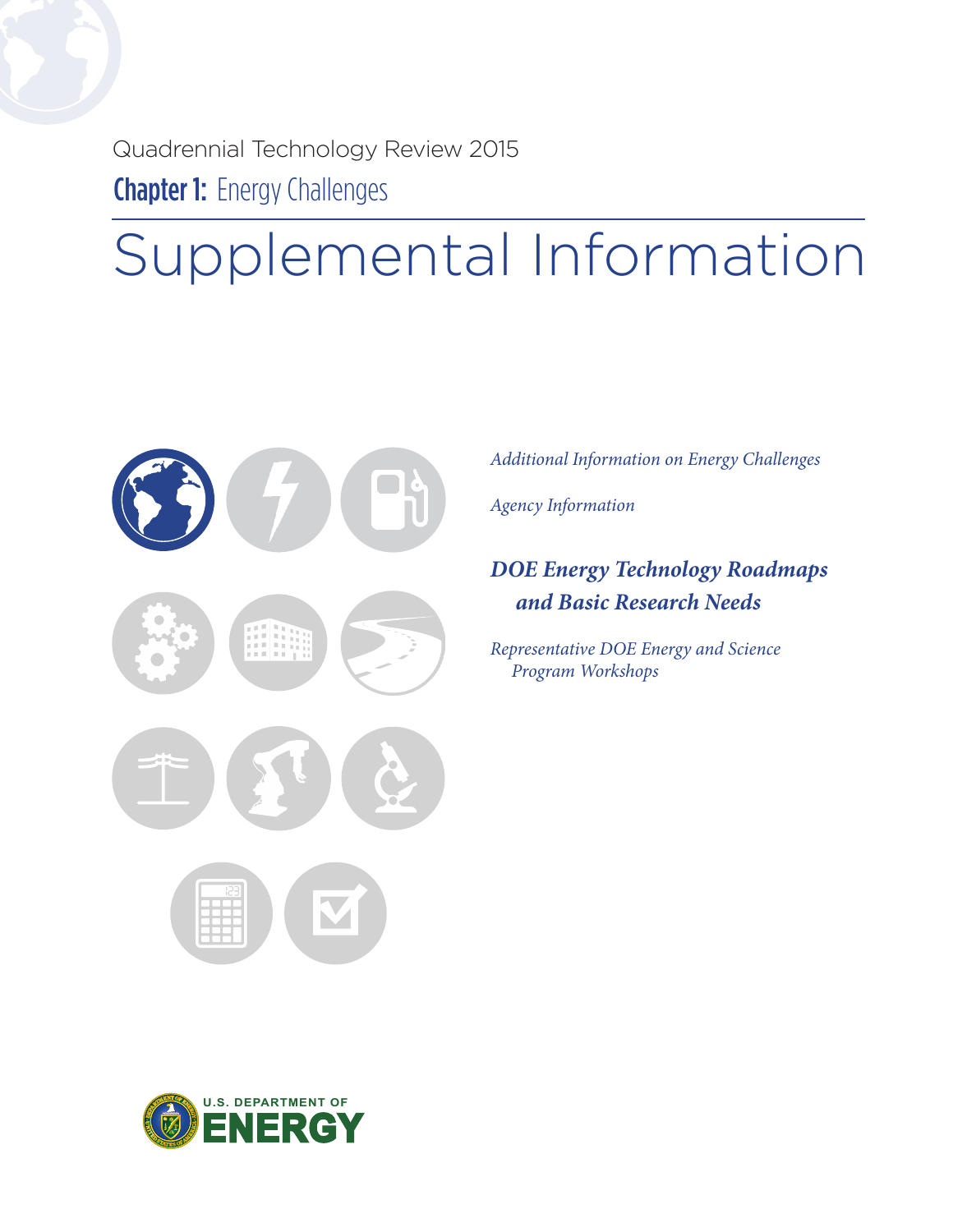### Quadrennial Technology Review 2015

## DOE Energy Technology Roadmaps and Basic Research Needs

## **Chapter 1:** Supplemental Information

The following material provides weblinks to a number of the DOE energy technology roadmaps, basic research needs reports, and other documents addressing energy science and technology research, development, demonstration, and deployment (RDD&D) at the U.S. Department of Energy. These roadmaps and documents reflect extensive engagement with the stakeholder community, including industry, universities, national laboratories, non-profit organizations, civil society, and the public—as detailed in QTR Chapter 1 Supplemental Information Appendix "Representative DOE Energy and Science Program Workshops". Extensive RDD&D is underway on many of the activities identified in these roadmaps and details are described in the respective program webpages at the USDOE website:<http://www.energy.gov>/ and national laboratories: [http://www.](http://www.energy.gov/offices) [energy.gov/offices.](http://www.energy.gov/offices) Specific weblinks to current RDD&D are provided below for a few areas, and much more information is available on each of the DOE office and national laboratory websites.

#### **Quadrennial Reviews**

#### QUADRENNIAL TECHNOLOGY REVIEW 2015

The Quadrennial Technology Review examines a broad range of science and energy technology opportunities to address key energy challenges—energy security, economic vitality, and environmental quality.

- The Quadrennial Technology Review 2015 (QTR)—this report and its 65 Technology Assessments and Supplemental Information appendices—cover the electric power grid, electricity supply, buildings energy efficiency, industrial energy efficiency, transportation fuels—including biofuels and hydrogen, transportation technologies, science, and others, and can be found at: [http://energy.gov/quadrennial](http://energy.gov/quadrennial-technology-review-2015)technology-review-2015 and [https://energy.gov/under-secretary-science-and-energy/quadrennial](https://energy.gov/under-secretary-science-and-energy/quadrennial-technology-review-2015-omnibus)technology-review-2015-omnibus
- The Quadrennial Technology Review 2011 and its 17 technology assessment appendices can be found at: [https://energy.gov/under-secretary-science-and-energy/downloads/first-](https://energy.gov/under-secretary-science-and-energy/downloads/first-quadrennial-technology-review-qtr-2011)quadrennial-technologyreview-qtr-2011

#### QUADRENNIAL ENERGY REVIEW

The Quadrennial Energy Review (QER) has two installments. The first examined U.S. Federal Governmentwide policy issues associated with energy infrastructure, and the second examined the U.S. electricity system.

 The first installment of the QER, titled "Energy Transmission, Storage, and Distribution Infrastructure", was released April 21, 2015. It examines how to modernize our Nation's energy infrastructure to promote economic competitiveness, energy security, and environmental responsibility, and is focused on energy transmission, storage, and distribution (TS&D), the networks of pipelines, wires, storage, waterways, railroads, and other facilities that form the backbone of our energy system. The QER first installment and supporting analyses and documents can be found on the main QER webpage at: [https://](https://energy.gov/epsa/quadrennial-energy-review-qer) [energy.gov/epsa/quadrennial](https://energy.gov/epsa/quadrennial-energy-review-qer)-energy-review-qer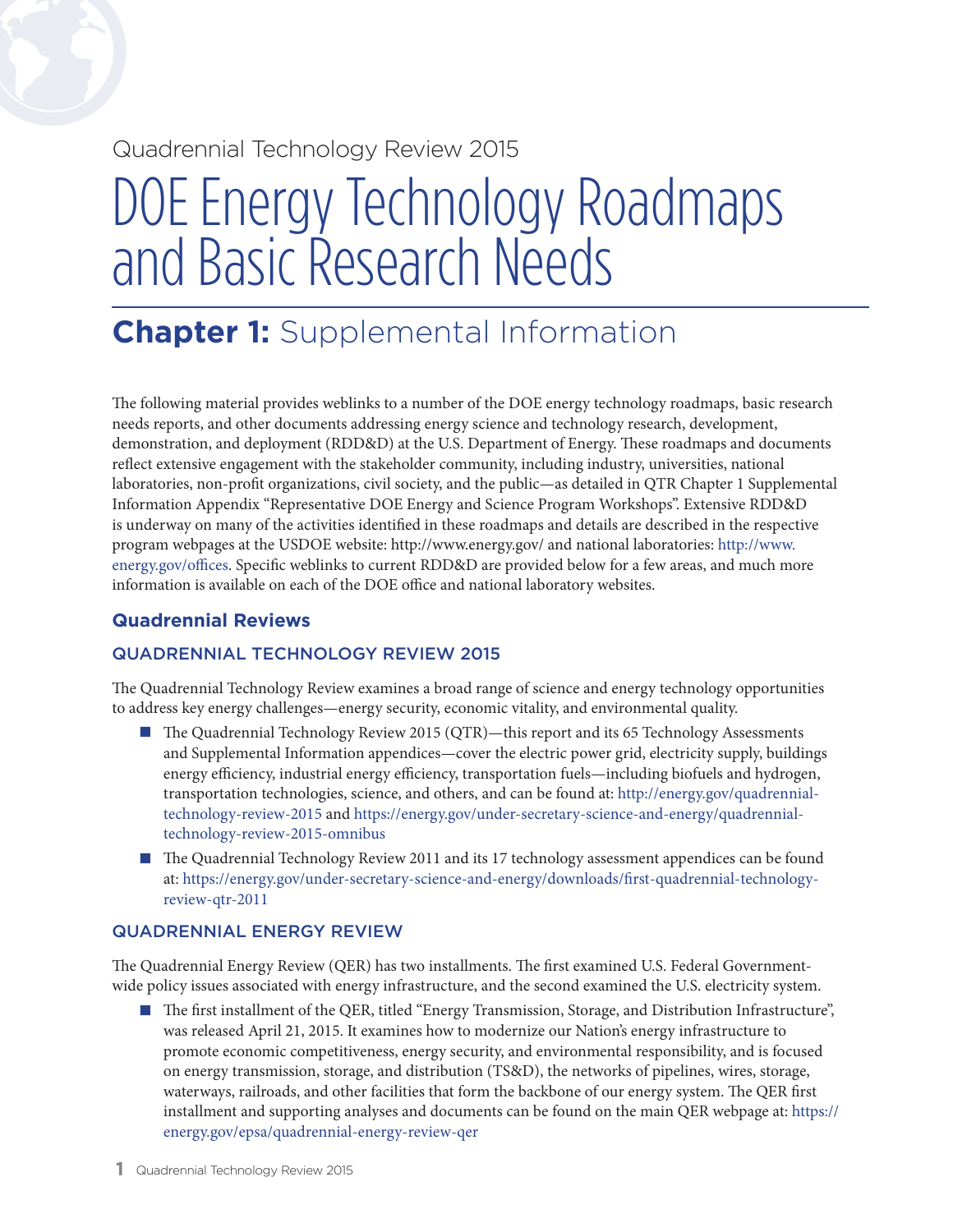■ The second installment of the QER, titled "Transforming the Nation's Electricity System", was released on January 6, 2017. It finds the electricity system is a critical and essential national asset, and it is a strategic imperative to protect and enhance the value of the electricity system through modernization and transformation. This report analyzes trends and issues confronting the Nation's electricity sector out to 2040, examining the entire electricity system from generation to end use, and within the context of three overarching national goals: (1) enhance economic competitiveness; (2) promote environmental responsibility; and (3) provide for the Nation's security. The QER second installment and supporting analyses and documents can be found on the main QER webpage at: [https://energy.gov/epsa/](https://energy.gov/epsa/quadrennial-energy-review-qer) [quadrennial-](https://energy.gov/epsa/quadrennial-energy-review-qer)energy-review-qer

#### **Building Energy Technology Roadmaps**

The DOE Building Technologies Office (BTO)—at:<https://energy.gov/eere/buildings/building>-technologiesoffice --develops technology roadmaps and reports, in consultation with industry, university, national laboratory, and other stakeholders and experts. These publications help guide R&D investments by BTO, and quantify the potential impact of these investments on primary energy consumption of residential and commercial buildings in the U.S. Many of these publications, particularly the roadmaps, are regularly updated to reflect technology advances and other changes that affect BTO's R&D agenda. Feedback on the roadmaps and reports, and/or participation in their updates, is welcome: please contact the relevant Technology Manager indicated on the BTO website at: <https://energy.gov/eere/buildings/emerging-technologies-team>. All of these publications are available free of charge at: [https://energy.gov/eere/buildings/program](https://energy.gov/eere/buildings/program-plans-implementation-and-results)-plans-implementationand-results; the specific roadmaps and reports cited in the QTR are available at the websites indicated below.

#### BUILDING ENERGY TECHNOLOGY MULTI-YEAR PROGRAM PLAN

 The Department of Energy's Building Technologies Office's (BTO's) "Multi-Year Program Plan" (MYPP) for Fiscal Years 2016-2020 provides a broad overview of the energy use in the buildings sector, the opportunities for cost-effective energy savings, the barriers to their achievement, and BTO's strategies and goals for achieving significant reductions in building energy use intensity. The body of the plan describes each of BTO's programs, providing a roadmap for their work over the next five years. Each program section reviews the relevant market characteristics, including key market barriers, the program's history, and a description of the remaining opportunities for energy savings, followed by a description of each of the program's goals, the strategies used to achieve those goals, and a summary of specific program activities and key targets: [http://energy.gov/eere/buildings/downloads/multi](http://energy.gov/eere/buildings/downloads/multi-year-program-plan)-yearprogram-plan

#### TECHNOLOGY ROADMAPS

**The Building Energy Technology Roadmaps currently available can be found at the following address:** <http://energy.gov/eere/buildings/listings/technology-roadmaps> and as detailed below.

#### THERMAL COMFORT AND VENTILATION

- Research & Development Roadmap for Emerging HVAC Technologies (Oct 2014). Near-term and longterm R&D initiatives in heating, ventilation, and air conditioning (HVAC) technologies are described that can lead to substantial primary energy savings in residential and commercial USA buildings. [http://](http://energy.gov/eere/buildings/downloads/research-development-roadmap-emerging-hvac-technologies) [energy.gov/eere/buildings/downloads/research-](http://energy.gov/eere/buildings/downloads/research-development-roadmap-emerging-hvac-technologies)development-roadmap-emerging-hvac-technologies
- Windows and Building Envelope Research and Development: Roadmap for Emerging Technologies (Feb 2014). The roadmap describes the technical and market challenges to be overcome, R&D activities and milestones, key stakeholders, and potential energy savings that could result if cost and performance targets are met for advanced windows and the opaque building envelope. [http://energy.gov/eere/](http://energy.gov/eere/buildings/downloads/research-and-development-roadmap-windows-and-building-envelope) [buildings/downloads/research-and-development-roadmap-windows-and-building-envelope](http://energy.gov/eere/buildings/downloads/research-and-development-roadmap-windows-and-building-envelope)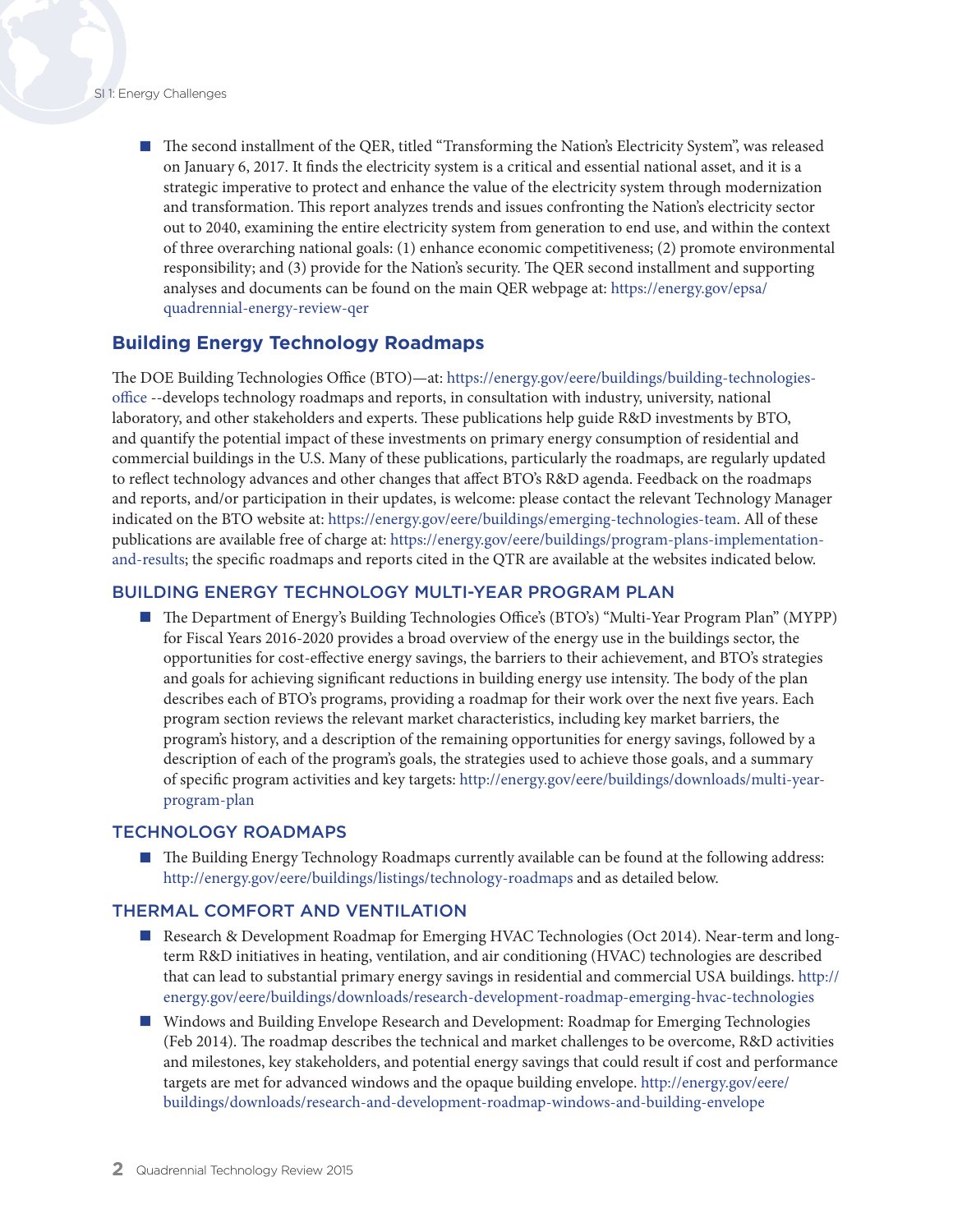- Energy Savings Potential and RD&D Opportunities for Non-Vapor Compression HVAC Technologies (March 2014). This technology report identifies alternatives to vapor-compression technology in residential and commercial HVAC applications, characterizes them based on their energy-savings potential, and provides recommendations for their further development. [http://energy.gov/eere/](http://energy.gov/eere/buildings/downloads/non-vapor-compression-hvac-technologies-report) [buildings/downloads/non-vapor-compression-hvac-technologies-report](http://energy.gov/eere/buildings/downloads/non-vapor-compression-hvac-technologies-report)
- Research & Development Roadmap for Emerging Water Heating Technologies (Sep 2014). Key R&D challenges in residential and commercial water heating technologies are described, including both electric and gas-fired technologies. [http://energy.gov/eere/buildings/downloads/research-](http://energy.gov/eere/buildings/downloads/research-development-roadmap-emerging-water-heating-technologies
)developmentroadmap-emerging-water-heating-technologies

#### LIGHTING

- Solid-State Lighting R&D Plan (June 2016). The Solid-State Lighting (SSL) R&D Plan is a consolidation of the Department of Energy (DOE) SSL Multi-Year Program Plan (MYPP) and the DOE SSL Manufacturing R&D Roadmap that DOE has published and updated in previous years. The SSL R&D Plan provides analysis and direction for ongoing R&D activities to advance SSL technology and increase energy savings. [https://energy.gov/eere/ssl/downloads/solid-](https://energy.gov/eere/ssl/downloads/solid-state-lighting-2016-rd-plan)state-lighting-2016-rd-plan
- SSL Market Studies (ongoing). A number of lighting market characterization studies, including the Adoption of Light-Emitting Diodes in Common Illumination Applications (July 2015), and Energy Savings Forecast of Solid-State Lighting in General Illumination Applications (Aug 2014), are available. These studies are intended to present objective market analysis based on the most recent, referenceable data available at the time of preparation of the reports. As new information becomes available, DOE will make efforts to update these studies as necessary. [http://energy.gov/eere/ssl/market-](http://energy.gov/eere/ssl/market)studies

#### APPLIANCES

- Research & Development Roadmap: Next-Generation Appliances (Oct 2014). The recommended initiatives in this roadmap target high-priority R&D, demonstration, and commercialization activities that, if pursued by DOE and its partners, could significantly reduce residential appliance energy consumption. [http://energy.gov/eere/buildings/downloads/research-](http://energy.gov/eere/buildings/downloads/research-development-roadmap-next-generation-appliances)development-roadmap-nextgeneration-appliances
- Energy Savings Potential and Opportunities for High-Efficiency Electric Motors in Residential and Commercial Equipment (Dec 2013). This report describes the current state of motor technology and estimates opportunities for energy savings through application of more advanced technologies in a variety of residential and commercial end uses. [http://energy.gov/eere/buildings/downloads/motor](http://energy.gov/eere/buildings/downloads/motor-energy-savings-potential-report)energy-savings-potential-report

#### SYSTEM LEVEL:

**Buildings-to-Grid Technical Opportunities: Introduction and Vision (Mar 2014). BTO is coordinating** strategies and activities with stakeholders to address the integration and optimization of homes and commercial buildings with the nation's energy grid. This report introduces fundamental concepts of transaction-based energy systems, including the role of building technologies, and describes the opportunities they bring to the larger energy system. [http://energy.gov/eere/buildings/downloads/](http://energy.gov/eere/buildings/downloads/buildings-grid-technical-opportunities-introduction-and-vision) [buildings-grid-technical-opportunities-introduction-and-vision](http://energy.gov/eere/buildings/downloads/buildings-grid-technical-opportunities-introduction-and-vision)

#### EMERGING TECHNOLOGIES

**Depart Draft building energy modeling roadmap: The Department of Energy's Building Technologies Office** (BTO) seeks input from stakeholders on a draft Building Energy Modeling Roadmap. The draft Roadmap provides background and context, then outlines steps that BTO's contractor recommends to help increase the use of BEM tools for the design and operation of energy-efficient buildings. The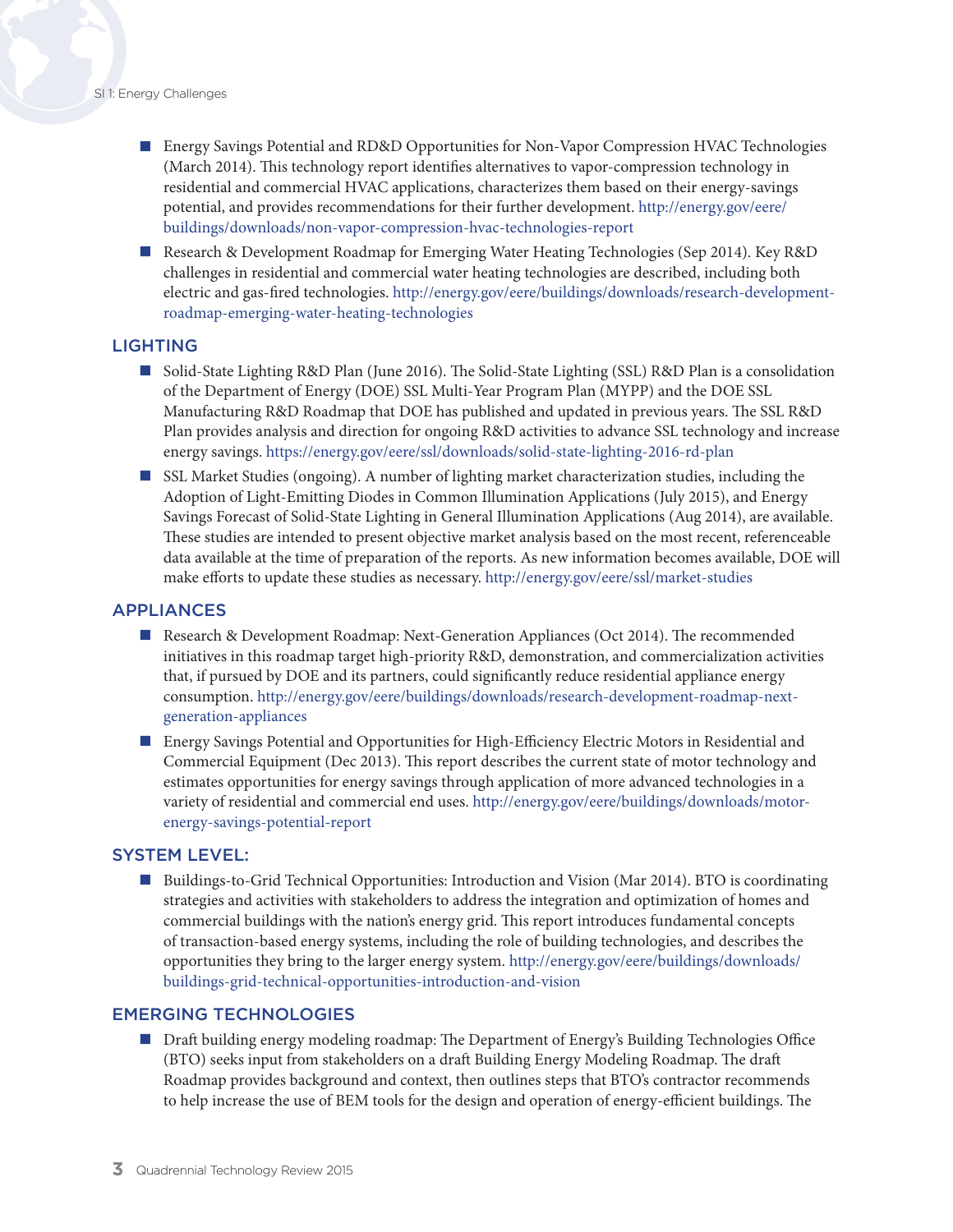draft Roadmap is based in part on stakeholder input received through two workshops and telephone interviews. Stakeholders included experts in all aspects of BEM tool development and real world applications.

[http://energy.gov/eere/buildings/downloads/bto-seeks-comments-draft-building-energy-modeling](http://energy.gov/eere/buildings/downloads/bto-seeks-comments-draft-building-energy-modeling-roadmap)[roadmap](http://energy.gov/eere/buildings/downloads/bto-seeks-comments-draft-building-energy-modeling-roadmap)

#### BUILDING AMERICA

 This report presents the Building America Research-to-Market Plan (Plan), including the integrated Building America Technology-to-Market Roadmaps (Roadmaps) that will guide Building America's research, development, and deployment (RD&D) activities over the coming years. The Plan and Roadmaps will be updated as necessary to adapt to research findings and evolving stakeholder needs, and they will reflect input from DOE and stakeholders. [http://energy.gov/eere/buildings/downloads/](http://energy.gov/eere/buildings/downloads/building-america-program-research-market-plan) [building-america-program-research-market-plan](http://energy.gov/eere/buildings/downloads/building-america-program-research-market-plan)

#### **Advanced Manufacturing Office (INDUSTRY)**

Energy bandwidth studies of U.S. manufacturing sectors serve as foundational references in framing the range (or bandwidth) of potential energy savings opportunities. The following lists currently and soon-to-be available bandwidth studies:

- DOE/AMO "Chemical Bandwidth Study", 2015. [http://www.energy.gov/eere/amo/downloads/](http://www.energy.gov/eere/amo/downloads/bandwidth-study-us-chemical-manufacturing) [bandwidth-study-us-chemical-manufacturing](http://www.energy.gov/eere/amo/downloads/bandwidth-study-us-chemical-manufacturing)
- DOE/AMO "Pulp and Paper Industry Energy Bandwidth Study", 2015 [http://www.energy.gov/eere/](http://www.energy.gov/eere/amo/downloads/bandwidth-study-us-pulp-and-paper-manufacturing) [amo/downloads/bandwidth-study-us-pulp-and-paper-manufacturing](http://www.energy.gov/eere/amo/downloads/bandwidth-study-us-pulp-and-paper-manufacturing)
- DOE/AMO "Energy Bandwidth for Petroleum Refining Processes", 2015 [http://www.energy.gov/eere/](http://www.energy.gov/eere/amo/downloads/bandwidth-study-us-petroleum-refining) [amo/downloads/bandwidth-study-us-petroleum-refining](http://www.energy.gov/eere/amo/downloads/bandwidth-study-us-petroleum-refining)
- DOE/AMO "Steel Industry Energy Bandwidth Study", 2015 [http://www.energy.gov/eere/amo/](http://www.energy.gov/eere/amo/downloads/bandwidth-study-us-iron-and-steel-manufacturing) [downloads/bandwidth-study-us-iron-and-steel-manufacturing](http://www.energy.gov/eere/amo/downloads/bandwidth-study-us-iron-and-steel-manufacturing)

#### Available Soon:

- DOE/AMO "Aluminum Manufacturing Bandwidth Analysis". Draft 2016: [https://www.energy.gov/](https://www.energy.gov/eere/amo/energy-analysis-sector#5) [eere/amo/energy-analysis-sector#5](https://www.energy.gov/eere/amo/energy-analysis-sector#5)
- DOE/AMO "Titanium Manufacturing Bandwidth Analysis". Draft 2016: [https://www.energy.gov/eere/](https://www.energy.gov/eere/amo/energy-analysis-sector#5) [amo/energy-analysis-sector#5](https://www.energy.gov/eere/amo/energy-analysis-sector#5)
- DOE/AMO "Magnesium Manufacturing Bandwidth Analysis". Draft 2016: [https://www.energy.gov/](https://www.energy.gov/eere/amo/energy-analysis-sector#5) [eere/amo/energy-analysis-sector#5](https://www.energy.gov/eere/amo/energy-analysis-sector#5)
- DOE/AMO "Advanced High Strength Steel Manufacturing Bandwidth Analysis". Draft 2016: [https://](https://www.energy.gov/eere/amo/energy-analysis-sector#5) [www.energy.gov/eere/amo/energy-analysis-sector#5](https://www.energy.gov/eere/amo/energy-analysis-sector#5)
- DOE/AMO "Carbon Fiber Reinforced Plastics Composites Manufacturing Bandwidth Analysis". Draft 2016: <https://www.energy.gov/eere/amo/energy-analysis-sector#5>
- DOE/AMO "Glass Fiber Reinforced Plastics Composites Manufacturing Bandwidth Analysis". Draft 2016: <https://www.energy.gov/eere/amo/energy-analysis-sector#5>

#### The following may also be of interest:

- National Network for Manufacturing Innovation: [http://energy.gov/eere/amo/national-](http://energy.gov/eere/amo/national-network-manufacturing-innovation)networkmanufacturing-innovation ; [https://www.manufacturing.gov/nnmi](https://www.manufacturing.gov/nnmi-institutes/)-institutes/
- Materials Genome Initiative:<https://www.whitehouse.gov/mgi>; "Materials Genome Initiative Strategic Plan", December 2014, [https://www.whitehouse.gov/sites/default/files/microsites/ostp/NSTC/mgi\\_](https://www.whitehouse.gov/sites/default/files/microsites/ostp/NSTC/mgi_strategic_plan_-_dec_2014.pdf) [strategic\\_plan\\_-\\_dec\\_2014.pdf](https://www.whitehouse.gov/sites/default/files/microsites/ostp/NSTC/mgi_strategic_plan_-_dec_2014.pdf)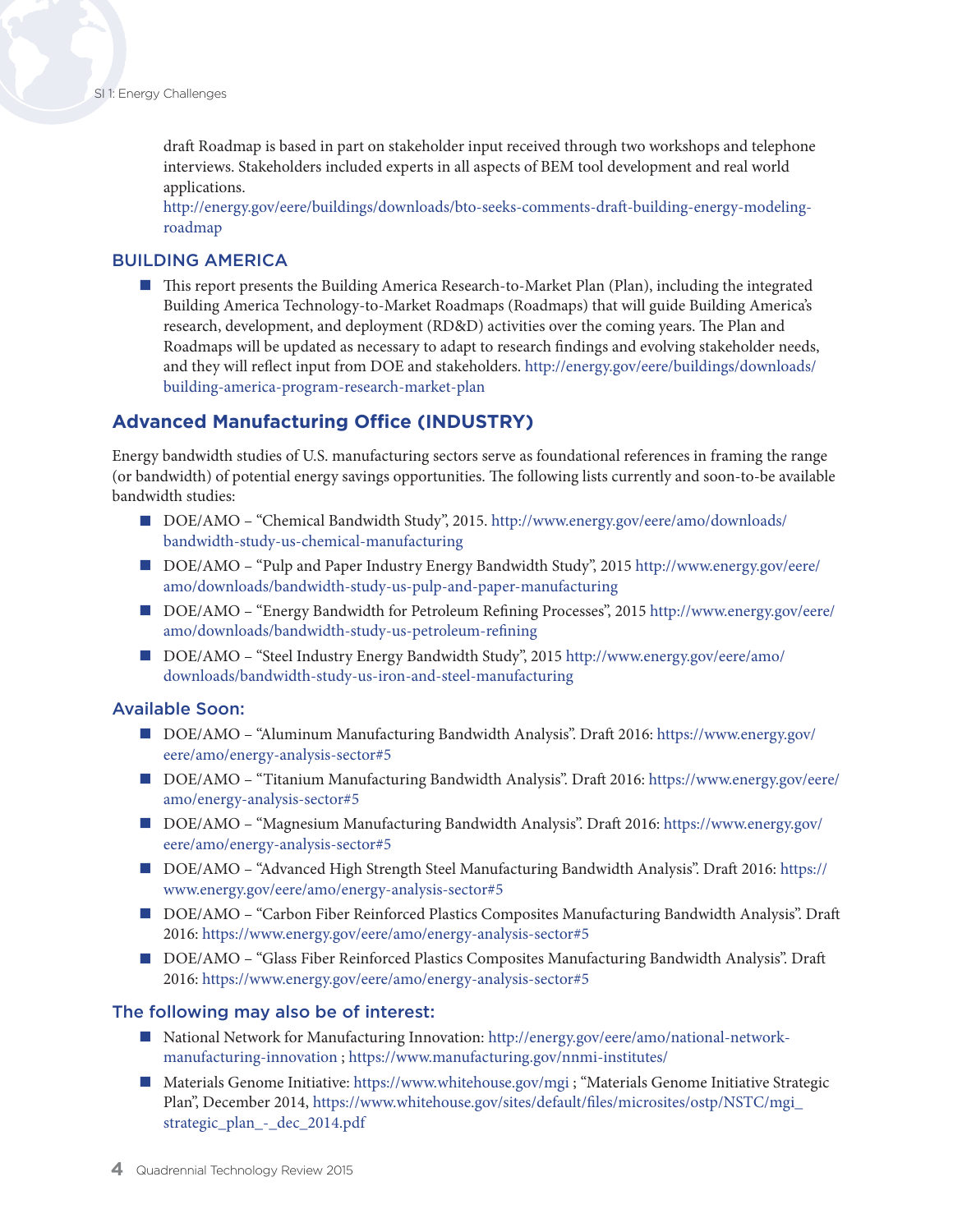- Energy Materials Network,<http://energy.gov/eere/energy-materials-network/energy-materials-network>
- DOE/AMO "Manufacturing Energy and Carbon Footprints". Provides maps of the flow of energy supply, demand, and losses as well as greenhouse gas combustion emissions in U.S. manufacturing, as well as more detailed maps for fifteen manufacturing subsectors, based on 2010 EIA Manufacturing Energy Consumption (MECS) data. [http://www.energy.gov/eere/amo/manufacturing-](http://www.energy.gov/eere/amo/manufacturing-energy-and-carbon-footprints-2010-mecs)energy-andcarbon-footprints-2010-mecs
- DOE/AMO "U.S. Manufacturing Energy Use and GHG Emissions Analysis". Detailed analysis based on 2006 EIA Manufacturing Energy Consumption (MECS) data. 2012 [http://energy.gov/sites/prod/](http://energy.gov/sites/prod/files/2013/11/f4/energy_use_and_loss_and_emissions.pdf) [files/2013/11/f4/energy\\_use\\_and\\_loss\\_and\\_emissions.pdf](http://energy.gov/sites/prod/files/2013/11/f4/energy_use_and_loss_and_emissions.pdf)
- DOE/AMO "Barriers to Industrial Energy Efficiency, Report to Congress. June, 2015". [http://www.](http://www.energy.gov/eere/amo/downloads/barriers-industrial-energy-efficiency-report-congress-june-2015) [energy.gov/eere/amo/downloads/barriers-industrial-energy-efficiency-report-congress-june-2015](http://www.energy.gov/eere/amo/downloads/barriers-industrial-energy-efficiency-report-congress-june-2015)

#### **TRANSPORTATION FUELS AND VEHICLES**

The following materials examine the production of fuels and vehicles for transportation.

#### UNCONVENTIONAL OIL AND GAS

For unconventional oil and gas, a key document is the research strategy developed in coordination with the Department of the Interior/US Geological Survey and the Environmental Protection Agency:

DOE-DOI-EPA "Federal Multiagency Collaboration on Unconventional Oil and Gas Research: A Strategy for Research and Development", July 18, 2014: [http://unconventional.energy.gov/pdf/](http://unconventional.energy.gov/pdf/Multiagency_UOG_Research_Strategy.pdf) [Multiagency\\_UOG\\_Research\\_Strategy.pdf](http://unconventional.energy.gov/pdf/Multiagency_UOG_Research_Strategy.pdf) 

#### BIOMASS FUELS

For biomass fuels, key documents include biomass resource assessments, the multiyear program plan, and more:

■ DOE - U.S. Biomass Resource Assessment "Billion Ton Update" August 2011: [http://energy.gov/eere/](http://energy.gov/eere/bioenergy/downloads/us-billion-ton-update-biomass-supply-bioenergy-and-bioproducts-industry) [bioenergy/downloads/us-billion-ton-update-biomass-supply-bioenergy-and-bioproducts-industry](http://energy.gov/eere/bioenergy/downloads/us-billion-ton-update-biomass-supply-bioenergy-and-bioproducts-industry) and [http://www1.eere.energy.gov/bioenergy/pdfs/billion\\_ton\\_update.pdf](http://www1.eere.energy.gov/bioenergy/pdfs/billion_ton_update.pdf)

And 2016 billion ton update: [https://energy.gov/eere/bioenergy/downloads/2016-billion-ton-report](https://energy.gov/eere/bioenergy/downloads/2016-billion-ton-report-advancing-domestic-resources-thriving-bioeconomy)[advancing-domestic-resources-thriving-bioeconomy](https://energy.gov/eere/bioenergy/downloads/2016-billion-ton-report-advancing-domestic-resources-thriving-bioeconomy)

- **Biomass as Feedstock for a Bioenergy and Bioproducts Industry: The Technical Feasibility of a Billion-**Ton Annual Supply: [https://www1.eere.energy.gov/bioenergy/pdfs/final\\_billionton\\_vision\\_report2.pdf](https://www1.eere.energy.gov/bioenergy/pdfs/final_billionton_vision_report2.pdf)
- DOE Bioenergy Technologies Office Multi-Year Program Plan, March 2015: [http://energy.gov/eere/](http://energy.gov/eere/bioenergy/downloads/bioenergy-technologies-office-multi-year-program-plan-march-2015-update) [bioenergy/downloads/bioenergy-technologies-office-multi-year-program-plan-march-2015-update](http://energy.gov/eere/bioenergy/downloads/bioenergy-technologies-office-multi-year-program-plan-march-2015-update) Current version, March 2016: [https://www.energy.gov/eere/bioenergy/downloads/bioenergy](https://www.energy.gov/eere/bioenergy/downloads/bioenergy-technologies-office-multi-year-program-plan-march-2016)technologies-office-multi-year-program-plan-march-2016
- DOE Bioenergy Technologies Office "National Algal Biofuels Technology Roadmap": [https://www1.](https://www1.eere.energy.gov/bioenergy/pdfs/algal_biofuels_roadmap.pdf) [eere.energy.gov/bioenergy/pdfs/algal\\_biofuels\\_roadmap.pdf](https://www1.eere.energy.gov/bioenergy/pdfs/algal_biofuels_roadmap.pdf)
- White House Office of Science and Technology Policy, "National Aeronautics Research, Development, Test, and Evaluation (RDT&E) Infrastructure Plan", January 2011: [https://www.whitehouse.gov/sites/](https://www.whitehouse.gov/sites/default/files/microsites/ostp/NSTC-Approved-IPlan-04Jan2011.pdf) [default/files/microsites/ostp/NSTC-Approved-IPlan-04Jan2011.pdf](https://www.whitehouse.gov/sites/default/files/microsites/ostp/NSTC-Approved-IPlan-04Jan2011.pdf)
- Biomass Research and Development (R&D) Board, "Federal Activities Report on the Bioeconomy", February 2016:<https://energy.gov/eere/bioenergy/downloads/federal-activities-report-bioeconomy>
- Biomass Research and Development (R&D) Board, "National Biofuels Action Plan": [https://www.](https://www.biomassboard.gov/pdfs/nbap_tac_2014_q2.pdf) [biomassboard.gov/pdfs/nbap\\_tac\\_2014\\_q2.pdf](https://www.biomassboard.gov/pdfs/nbap_tac_2014_q2.pdf)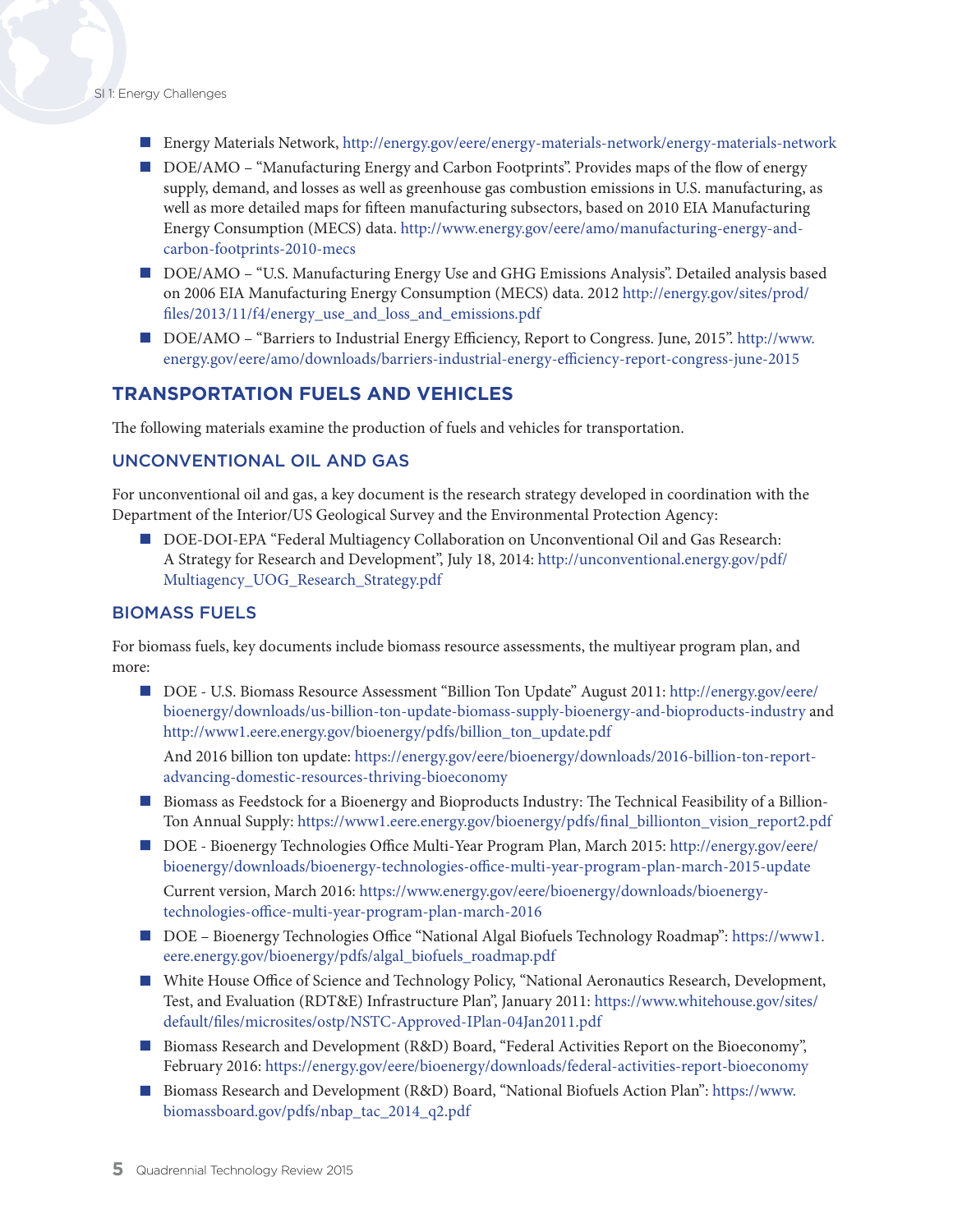Transportation Energy Futures Report: [http://www.energy.gov/eere/analysis/transportation](http://www.energy.gov/eere/analysis/transportation-energy-futures-study)-energyfutures-study

#### See also:

■ Midwest Aviation Sustainable Biofuels Initiative (MASBI), 2013 - "Fueling a Sustainable Future for Aviation,"<http://www.masbi.org>

#### HYDROGEN AND FUEL CELLS

- The Department of Energy Hydrogen and Fuel Cells Program Multi-Year Research, Development and Demonstration Plan: [http://energy.gov/eere/fuelcells/downloads/fuel](http://energy.gov/eere/fuelcells/downloads/fuel-cell-technologies-office-multi-year-research-development-and-22)-cell-technologies-office-multiyear-research-development-and-22
- The Department of Energy's "National Hydrogen Energy roadmap": [https://www.energy.gov/eere/](https://www.energy.gov/eere/vehicles/downloads/national-hydrogen-energy-roadmap) [vehicles/downloads/national-hydrogen-energy-roadmap](https://www.energy.gov/eere/vehicles/downloads/national-hydrogen-energy-roadmap)
- The Department of Energy Hydrogen and Fuel Cells Program Plan: [https://energy.gov/eere/fuelcells/](https://energy.gov/eere/fuelcells/downloads/department-energy-hydrogen-and-fuel-cells-program-plan) [downloads/department-energy-hydrogen-and-fuel-cells-program-plan](https://energy.gov/eere/fuelcells/downloads/department-energy-hydrogen-and-fuel-cells-program-plan)
- For information on current research activities, see: "Pathways to Commercial Success: Technologies and Products Supported by the Fuel Cell Technologies Office", January 2016. [http://energy.gov/sites/](http://energy.gov/sites/prod/files/2016/02/f29/fcto_2015_pathways_commercial_success.pdf) [prod/files/2016/02/f29/fcto\\_2015\\_pathways\\_commercial\\_success.pdf](http://energy.gov/sites/prod/files/2016/02/f29/fcto_2015_pathways_commercial_success.pdf) ; and: "DOE Hydrogen and Fuel Cells Program, Annual Progress Report", December 2015: [https://www.hydrogen.energy.gov/annual\\_](https://www.hydrogen.energy.gov/annual_progress.html) [progress.html](https://www.hydrogen.energy.gov/annual_progress.html)

#### U.S. FEDERAL INTERAGENCY ACTION PLAN

 "Hydrogen and Fuel Cells Interagency Action Plan", December 2011: [https://hydrogen.gov/pdfs/](https://hydrogen.gov/pdfs/hydrogen_fuelcell_interagency_action_plan.pdf) [hydrogen\\_fuelcell\\_interagency\\_action\\_plan.pdf](https://hydrogen.gov/pdfs/hydrogen_fuelcell_interagency_action_plan.pdf) 

#### VEHICLE TECHNOLOGIES OFFICE: U.S. DRIVE PARTNERSHIP PLAN, ROADMAPS, AND ACCOMPLISHMENTS

 The Energy Efficiency and Renewable Energy's Vehicle Technologies Office has a number of partnerships, Roadmaps, and accomplishments. The overall page for these is at: [https://www.energy.gov/eere/vehicles/vehicle](https://www.energy.gov/eere/vehicles/vehicle-technologies-office-plans-and-roadmaps)-technologies-office-plans-and-roadmaps

The links on this page cover US DRIVE, the National Hydrogen Energy Roadmap, and 21st Century Truck Technology Partnership Roadmap, and others.

#### USDRIVE PARTNERSHIP ROADMAPS

 The U.S. DRIVE Partnership, which stands for United States Driving Research and Innovation for Vehicle efficiency and Energy sustainability, is a government-industry partnership among the DOE; USCAR, representing Chrysler Group LLC, Ford Motor Company and General Motors; five energy companies – BP America, Chevron Corporation, ExxonMobil Corporation, Phillips 66 Company, and Shell Oil Products US; Tesla Motors; and two utilities – Southern California Edison and Michiganbased DTE Energy and the Electric Power Research Institute (EPRI). An overall page for US DRIVE describing partnerships, roadmaps, and accomplishments is at:

[https://www.energy.gov/eere/vehicles/vehicle](https://www.energy.gov/eere/vehicles/vehicle-technologies-office-us-drive-partnership-plan-roadmaps-and-accomplishments)-technologies-office-us-drive-partnership-plan-roadmapsand-accomplishments

See also: "U.S. DRIVE Partnership Releases Updated Technical Roadmaps":

[http://www.uscar.org/guest/news/730/](http://www.uscar.org/guest/news/730/U-S-DRIVE-Partnership-Releases-Updated-Technical-Roadmaps
)U-S-DRIVE-Partnership-Releases-Updated-Technical-Roadmaps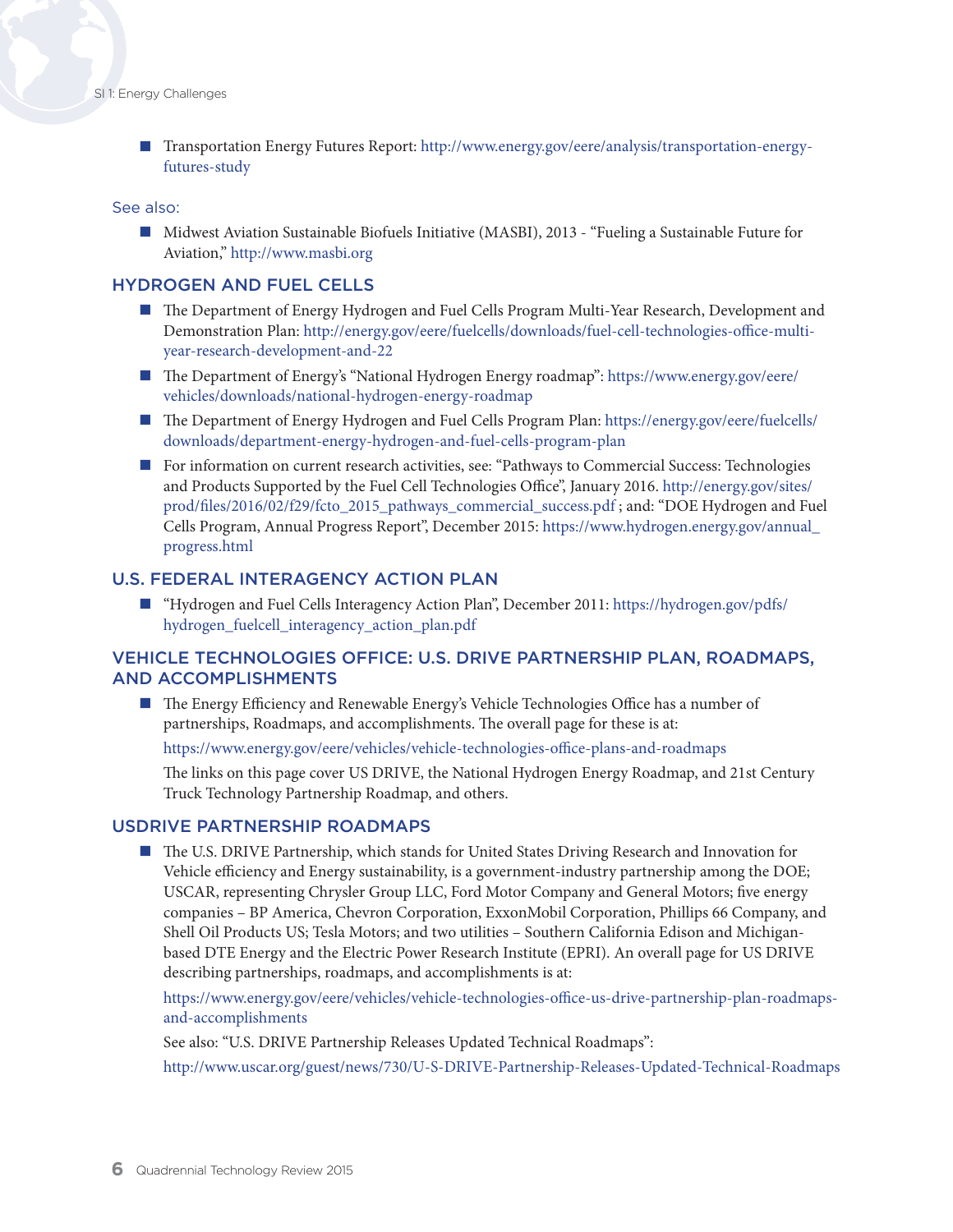#### SI 1: Energy Challenges

#### For Partnerships specifically, see:

[https://www.energy.gov/eere/vehicles/downloads/us-](https://www.energy.gov/eere/vehicles/downloads/us-drive-driving-research-and-innovation-vehicle-efficiency-and-energy)drive-driving-research-and-innovation-vehicleefficiency-and-energy

 For accomplishments in 2015 (other years are available through the website above), see: "Vehicle Technologies Office: U.S. Drive 2015 Technical Accomplishments Report" [https://www.energy.gov/eere/vehicles/downloads/vehicle-](https://www.energy.gov/eere/vehicles/downloads/vehicle-technologies-office-us-drive-2015-technical-accomplishments-report-0)technologies-office-us-drive-2015-technicalaccomplishments-report-0

#### Weblinks for each of the US DRIVE roadmaps are at:

- "US Drive Advanced Combustion and Emissions Control Technical Team Roadmap": [http://energy.gov/eere/vehicles/downloads/us-](http://energy.gov/eere/vehicles/downloads/us-drive-advanced-combustion-and-emission-control-technical-team-roadmap)drive-advanced-combustion-and-emission-controltechnical-team-roadmap
- "US Drive Electrical and Electronics Technical Team Roadmap", June 2013: [http://energy.gov/eere/vehicles/downloads/us-](http://energy.gov/eere/vehicles/downloads/us-drive-electrical-and-electronics-technical-team-roadmap)drive-electrical-and-electronics-technical-team-roadmap
- "U.S. Drive Electrochemical Energy Storage Technical Team Roadmap", June 2013: [http://energy.gov/eere/vehicles/downloads/us-drive-electrochemical-energy-storage-technical-team](http://energy.gov/eere/vehicles/downloads/us-drive-electrochemical-energy-storage-technical-team-roadmap)[roadmap](http://energy.gov/eere/vehicles/downloads/us-drive-electrochemical-energy-storage-technical-team-roadmap)
- "US Drive Grid Interaction Technical Team Roadmap", June 2013: [http://energy.gov/eere/vehicles/downloads/us-](http://energy.gov/eere/vehicles/downloads/us-drive-grid-interaction-technical-team-roadmap)drive-grid-interaction-technical-team-roadmap
- "US Drive Materials Technical Team Roadmap", February 2015: [http://energy.gov/eere/vehicles/downloads/vehicle](http://energy.gov/eere/vehicles/downloads/vehicle-technologies-office-us-drive-materials-technical-team-roadmap)-technologies-office-us-drive-materials-technicalteam-roadmap
- "US Drive Fuel Cell Technical Team Roadmap", June 2013: [http://energy.gov/eere/vehicles/downloads/us-](http://energy.gov/eere/vehicles/downloads/us-drive-fuel-cell-technical-team-roadmap)drive-fuel-cell-technical-team-roadmap
- "US Drive Hydrogen Codes and Standards Technical Team Roadmap", June 2013: [http://energy.gov/eere/vehicles/downloads/us-drive-hydrogen-codes-and-standards-technical-team](http://energy.gov/eere/vehicles/downloads/us-drive-hydrogen-codes-and-standards-technical-team-roadmap)[roadmap](http://energy.gov/eere/vehicles/downloads/us-drive-hydrogen-codes-and-standards-technical-team-roadmap)
- "US Drive Fuel Pathway Integration Technical Team Roadmap", June 2013: [http://energy.gov/eere/vehicles/downloads/us-](http://energy.gov/eere/vehicles/downloads/us-drive-fuel-pathway-integration-technical-team-roadmap)drive-fuel-pathway-integration-technical-team-roadmap
- "US Drive Hydrogen Storage Technical Team Roadmap", June 2013: [http://energy.gov/eere/vehicles/downloads/us-](http://energy.gov/eere/vehicles/downloads/us-drive-hydrogen-delivery-technical-team-roadmap)drive-hydrogen-storage-technical-team-roadmap
- "US Drive Hydrogen Delivery Technical Team Roadmap", June 2013: [http://energy.gov/eere/vehicles/downloads/us-](http://energy.gov/eere/vehicles/downloads/us-drive-hydrogen-delivery-technical-team-roadmap)drive-hydrogen-delivery-technical-team-roadmap
- "US Drive Hydrogen Production Technical Team Roadmap", June 2013: [http://energy.gov/eere/vehicles/downloads/us-](http://energy.gov/eere/vehicles/downloads/us-drive-hydrogen-production-technical-team-roadmap)drive-hydrogen-production-technical-team-roadmap
- "US Drive Vehicle Systems and Analysis Technical Team Roadmap", June 2013: [http://energy.gov/eere/vehicles/downloads/us-drive-vehicle-systems-and-analysis-technical-team](http://energy.gov/eere/vehicles/downloads/us-drive-vehicle-systems-and-analysis-technical-team-roadmap)[roadmap](http://energy.gov/eere/vehicles/downloads/us-drive-vehicle-systems-and-analysis-technical-team-roadmap)

#### ENERGY STORAGE FOR ELECTRIC VEHICLES:

■ The 2013 energy storage roadmap for EVs is here: [https://www1.eere.energy.gov/vehiclesandfuels/pdfs/](https://www1.eere.energy.gov/vehiclesandfuels/pdfs/program/eestt_roadmap_june2013.pdf ) [program/eestt\\_roadmap\\_june2013.pdf](https://www1.eere.energy.gov/vehiclesandfuels/pdfs/program/eestt_roadmap_june2013.pdf )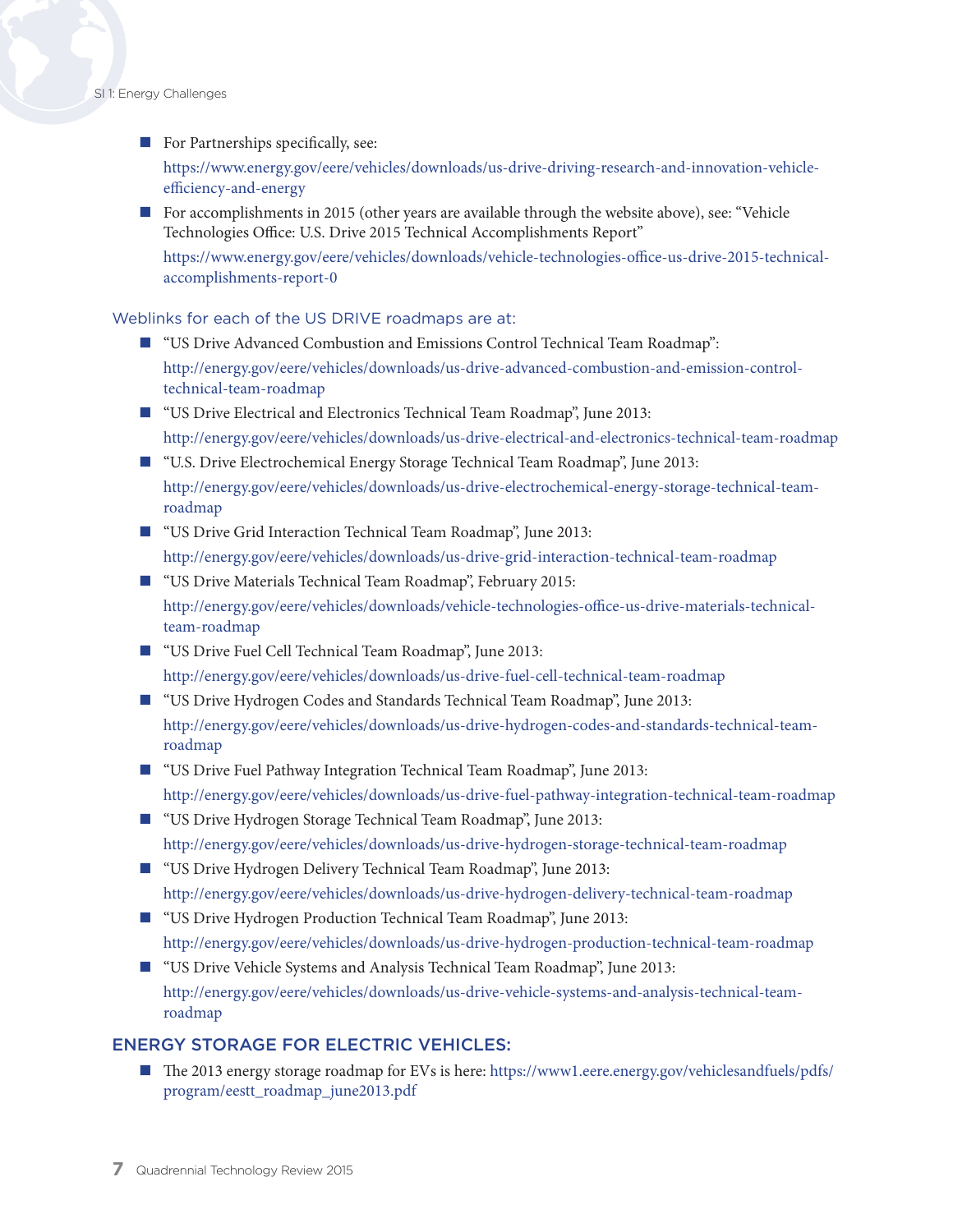■ See also: [http://energy.gov/eere/vehicles/vehicle-](http://energy.gov/eere/vehicles/vehicle-technologies-office-batteries)technologies-office-batteries

#### HEAVY TRUCKS

■ The 21st Century Truck Partnership's overall vision is for our nation's trucks and buses to safely and cost-effectively move larger volumes of freight and greater numbers of passengers while emitting little or no pollution and dramatically reducing dependency on foreign oil:

[http://energy.gov/eere/vehicles/vehicle](http://energy.gov/eere/vehicles/vehicle-technologies-office-21st-century-truck-partnership)-technologies-office-21st-century-truck-partnership

■ "21st Century Truck Technology Partnership", "Roadmap and Technical White Papers for 21st Century Truck Partnership":

[https://www.energy.gov/eere/vehicles/downloads/roadmap](https://www.energy.gov/eere/vehicles/downloads/roadmap-and-technical-white-papers-21st-century-truck-partnership)-and-technical-white-papers-21st-centurytruck-partnership

#### ANNUAL MERIT REVIEW

 For a summary of current work, as presented by the Principal Investigators, see: "Vehicle Technologies Office: Annual Merit Review and Peer Evaluation Presentations", 2015: [http://energy.gov/eere/vehicles/](http://energy.gov/eere/vehicles/vehicle-technologies-office-annual-merit-review-presentations) [vehicle-technologies-office-annual-merit-review-presentations](http://energy.gov/eere/vehicles/vehicle-technologies-office-annual-merit-review-presentations)

#### **ELECTRIC POWER SYSTEMS**

Electric power systems include grid operations, transmission, and distribution; electricity supply by central power plants—fossil, nuclear, and renewable—as well as distributed power generation; and end-use equipment that can aid power system operations, such as demand side management systems. The following lists roadmaps for the grid

#### **ELECTRIC POWER GRID**

■ USDOE, "Grid Modernization Multi-year Program Plan":

[http://energy.gov/sites/prod/files/2016/01/f28/Grid%20Modernization%20Multi-Year%20Program%20](http://energy.gov/sites/prod/files/2016/01/f28/Grid%20Modernization%20Multi-Year%20Program%20Plan.pdf) [Plan.pdf](http://energy.gov/sites/prod/files/2016/01/f28/Grid%20Modernization%20Multi-Year%20Program%20Plan.pdf)

See also: Grid Modernization Laboratory Consortium R&D Funding:

[http://energy.gov/doe](http://energy.gov/doe-grid-modernization-laboratory-consortium-gmlc-awards)-grid-modernization-laboratory-consortium-gmlc-awards

Earlier work can be found at: "Smart Grid R&D Multi-Year Program Plan (2010-2014) – September 2012 Update":

[http://energy.gov/oe/downloads/smart-](http://energy.gov/oe/downloads/smart-grid-rd-multi-year-program-plan-2010-2014-september-2012-update)grid-rd-multi-year-program-plan-2010-2014-september-2012 update

See also: "2014 Smart Grid R&D Peer Review":

[http://energy.gov/oe/downloads/2014-](http://energy.gov/oe/downloads/2014-smart-grid-rd-peer-review)smart-grid-rd-peer-review

 Smart Grid Interoperability Standards, "NST Releases Final Version of Smart Grid Framework, Update 3.0", September 30, 2014:

<http://www.nist.gov/el/smartgrid-100114.cfm>

<https://www.nist.gov/sites/default/files/documents/smartgrid/NIST-SP-1108r3.pdf>

- NIST, "Guidelines for Smart Grid Cybersecurity": [http://www.nist.gov/manuscript-publication-search.cfm?pub\\_id=916068](http://www.nist.gov/manuscript-publication-search.cfm?pub_id=916068)  <http://nvlpubs.nist.gov/nistpubs/ir/2014/NIST.IR.7628r1.pdf>
- DOE, Office of Electricity Delivery and Energy Reliability, "Roadmap to Achieve Energy Delivery Systems CyberSecurity – 2011":

[http://energy.gov/oe/downloads/roadmap](http://energy.gov/oe/downloads/roadmap-achieve-energy-delivery-systems-cybersecurity-2011)-achieve-energy-delivery-systems-cybersecurity-2011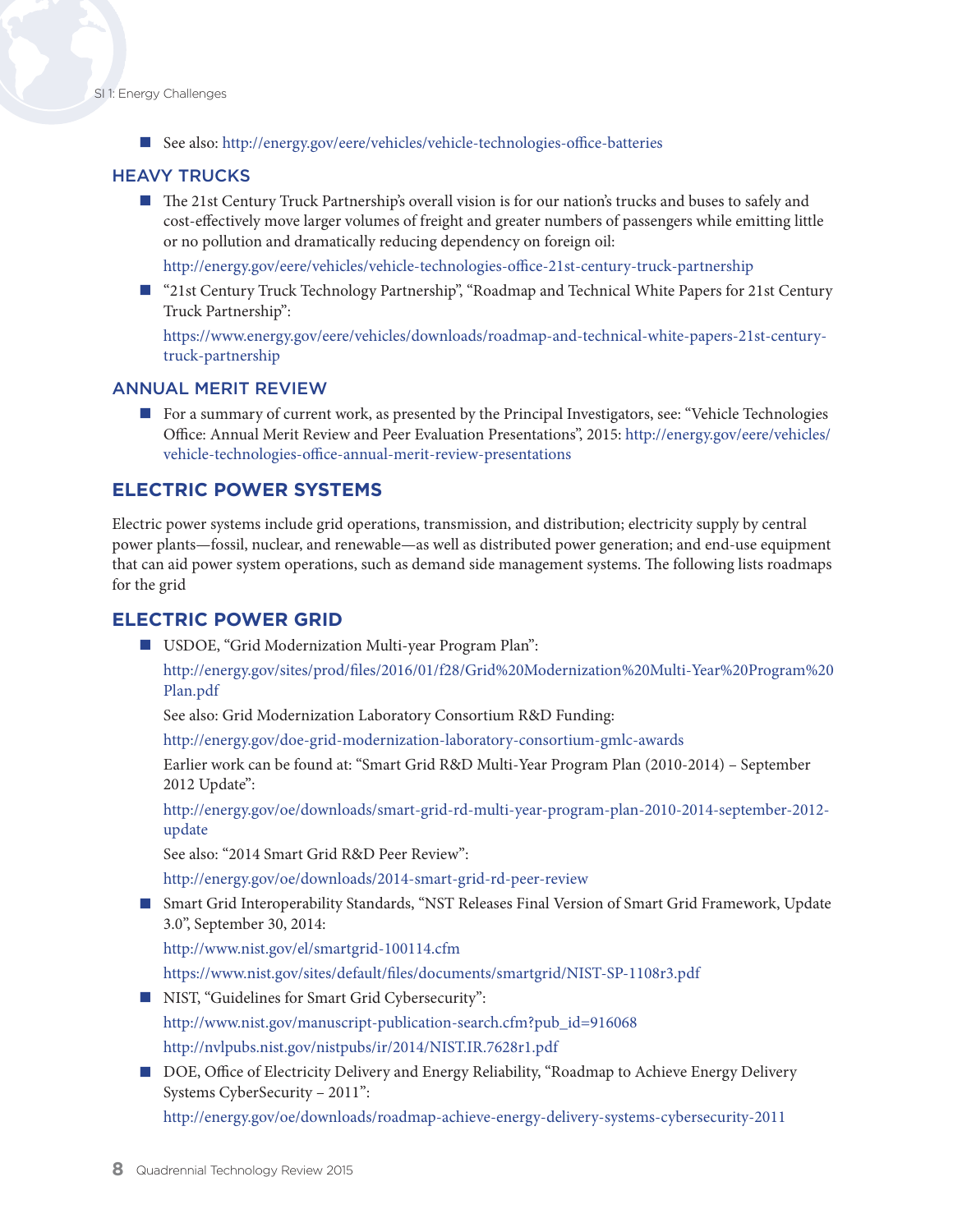[https://energy.gov/sites/prod/files/Energy%20Delivery%20Systems%20Cybersecurity%20Roadmap\\_](https://energy.gov/sites/prod/files/Energy%20Delivery%20Systems%20Cybersecurity%20Roadmap_finalweb.pdf) [finalweb.pdf](https://energy.gov/sites/prod/files/Energy%20Delivery%20Systems%20Cybersecurity%20Roadmap_finalweb.pdf) 

- DOE, Office of Electricity Delivery & Energy Reliability, "EAC Recommendations on Smart Grid Research and Development Needs":
	- [http://energy.gov/oe/downloads/eac](http://energy.gov/oe/downloads/eac-recommendations-smart-grid-research-and-development-needs)-recommendations-smart-grid-research-and-development-needs
- DOE, Office of Electricity Delivery & Energy Reliability, "Energy Storage Program Planning Document  $(2011)$ ":

[http://energy.gov/oe/downloads/energy-](http://energy.gov/oe/downloads/energy-storage-program-planning-document-2011)storage-program-planning-document-2011

See also: "Grid Energy Storage" Report, December 2013:

[http://energy.gov/oe/downloads/grid-](http://energy.gov/oe/downloads/grid-energy-storage-december-2013)energy-storage-december-2013

Storage Plan Assessment Recommendations:

[http://energy.gov/oe/downloads/2014-](http://energy.gov/oe/downloads/2014-storage-plan-assessment-recommendations-us-department-energy-september-2014)storage-plan-assessment-recommendations-us-departmentenergy-september-2014

- **Energy Storage Safety Strategic Plan:** [http://energy.gov/oe/downloads/energy-](http://energy.gov/oe/downloads/energy-storage-safety-strategic-plan-december-2014)storage-safety-strategic-plan-december-2014
- Advanced Materials and Devices for Stationary Electrical Energy Storage Applications: [http://energy.](http://energy.gov/oe/downloads/advanced-materials-and-devices-stationary-electrical-energy-storage-applications) [gov/oe/downloads/advanced-materials-and-devices-stationary-electrical-energy-storage-applications](http://energy.gov/oe/downloads/advanced-materials-and-devices-stationary-electrical-energy-storage-applications)
- **Electricity Storage Handbook:** [http://energy.gov/oe/downloads/doeepri-](http://energy.gov/oe/downloads/doeepri-2013-electricity-storage-handbook-collaboration-nreca-july-2013)2013-electricity-storage-handbook-collaboration-nrecajuly-2013
- **Microgrid Workshops:**

http://energy.gov/oe/downloads/microgrid-workshop-report-august-2011 ; http://energy.gov/oe/ downloads/2012-doe-microgrid-workshop-summary-report-september-2012

**Advanced Microgrids:** 

[http://energy.gov/oe/downloads/advanced](http://energy.gov/oe/downloads/advanced-microgrid-integration-and-interoperability-march-2014)-microgrid-integration-and-interoperability-march-2014

Resilient Electric Distribution Grid:

[http://energy.gov/oe/downloads/resilient](http://energy.gov/oe/downloads/resilient-electric-distribution-grid-rd-workshop-june-11-2014)-electric-distribution-grid-rd-workshop-june-11-2014

**Materials Innovation for Next Generation Grid Components:** 

[http://www.osti.gov/scitech/biblio/1225432-](http://www.osti.gov/scitech/biblio/1225432-materials-innovation-next-generation-grid-components-workshop-summary-report)materials-innovation-next-generation-grid-componentsworkshop-summary-report

- **Transmission Needs Workshop:** [http://energy.gov/oe/downloads/gtt-](http://energy.gov/oe/downloads/gtt-2012-distribution-workshop-documents)2012-transmission-workshop-documents
- Distribution Needs Workshop: [http://energy.gov/oe/downloads/gtt-](http://energy.gov/oe/downloads/gtt-2012-distribution-workshop-documents)2012-distribution-workshop-documents
- **HVDC** Workshop:

[http://energy.gov/oe/downloads/hvdc-](http://energy.gov/oe/downloads/hvdc-workshop-april-22-2013)workshop-april-22-2013

- Computational Needs Workshop: [http://energy.gov/oe/downloads/proceedings](http://energy.gov/oe/downloads/proceedings-computational-needs-next-generation-electric-grid-workshop-april-19-20-2011)-computational-needs-next-generation-electric-gridworkshop-april-19-20-2011
- North American Synchrophasor Initiative Technical Reports: [http://energy.gov/oe/downloads/north](http://energy.gov/oe/downloads/north-american-synchrophasor-initiative-naspi-technical-reports)-american-synchrophasor-initiative-naspi-technical-reports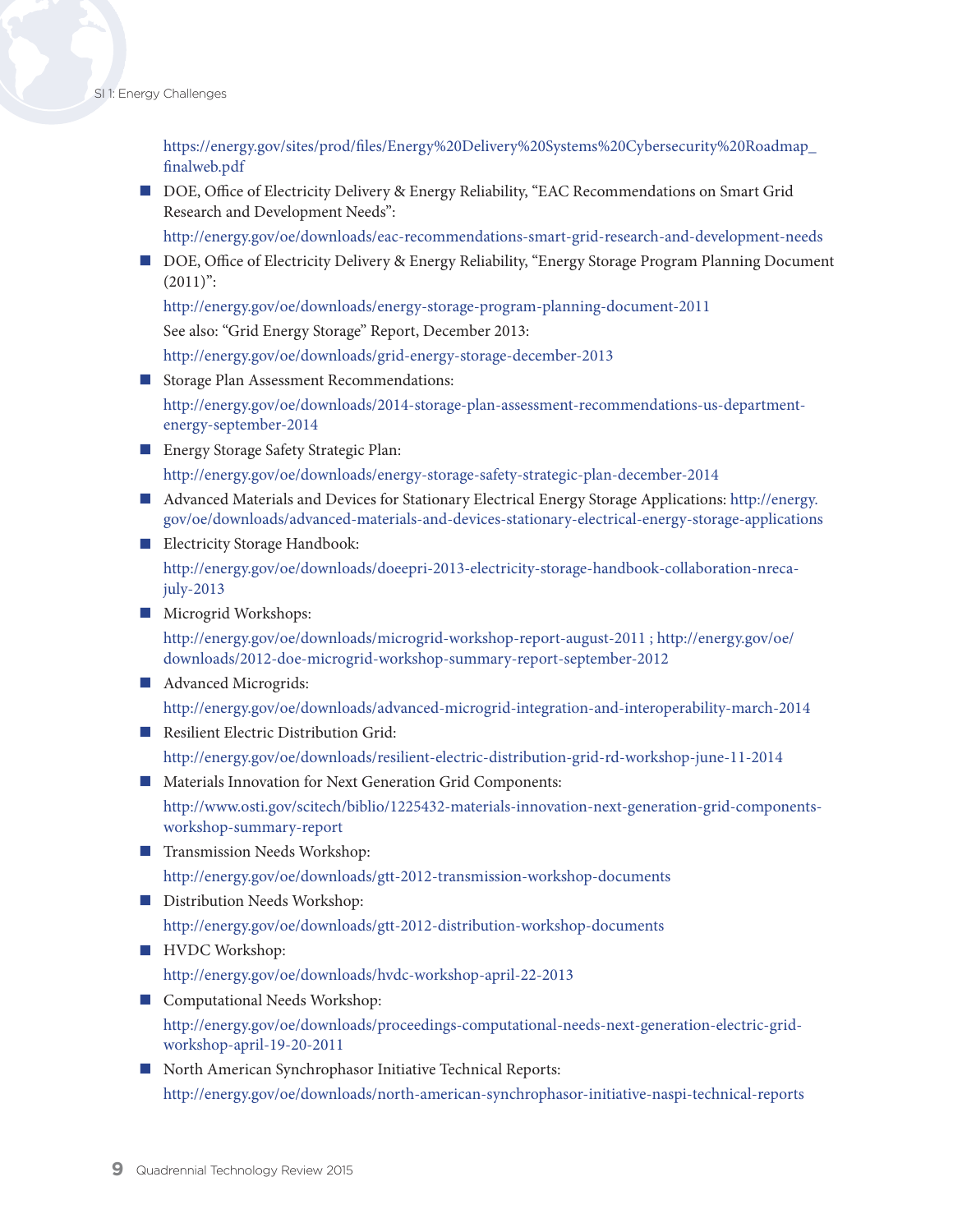#### The following may also be of interest:

- Smart Grid: <https://www.smartgrid.gov>/
- Future Grid: [http://energy.gov/oe/downloads/future](http://energy.gov/oe/downloads/future-grid-evolving-meet-america-s-needs-december-2014)-grid-evolving-meet-america-s-needs-december-2014
- Advanced Distribution Management Systems: [https://www.smartgrid.gov/document/insights\\_advanced\\_distribution\\_management\\_systems.html](https://www.smartgrid.gov/document/insights_advanced_distribution_management_systems.html)
- ICEF Distributed Solar and Storage Roadmap: [http://www.icef-forum.org/distributed\\_solar\\_and\\_storage-icef\\_roadmap\\_1.0.pdf](http://www.icef-forum.org/distributed_solar_and_storage-icef_roadmap_1.0.pdf)

#### **POWER SUPPLY**

#### FOSSIL POWER

#### CCS ROADMAPS

- DOE/NETL (2010) (update underway) [http://www.netl.doe.gov/File%20Library/Research/Carbon%20](http://www.netl.doe.gov/File%20Library/Research/Carbon%20Seq/Reference%20Shelf/CCSRoadmap.pdf) [Seq/Reference%20Shelf/CCSRoadmap.pdf](http://www.netl.doe.gov/File%20Library/Research/Carbon%20Seq/Reference%20Shelf/CCSRoadmap.pdf)
- DOE, Office of Fossil Energy, "Carbon Capture Technology Program Plan", January 2013 [https://www.netl.doe.gov/File%20Library/Research/Coal/carbon%20capture/Program-Plan-Carbon-](https://www.netl.doe.gov/File%20Library/Research/Coal/carbon%20capture/Program-Plan-Carbon-Capture-2013.pdf)[Capture-2013.pdf](https://www.netl.doe.gov/File%20Library/Research/Coal/carbon%20capture/Program-Plan-Carbon-Capture-2013.pdf)

#### SEE ALSO:

 Carbon Sequestration Leadership Forum (CSLF) (2013) [http://www.cslforum.org/publications/](http://www.cslforum.org/publications/documents/CSLF_Technology_Roadmap_2013.pdf) [documents/CSLF\\_Technology\\_Roadmap\\_2013.pdf](http://www.cslforum.org/publications/documents/CSLF_Technology_Roadmap_2013.pdf)

#### NUCLEAR POWER

Nuclear Energy Roadmap:

[http://energy.gov/ne/downloads/nuclear-](http://energy.gov/ne/downloads/nuclear-energy-research-and-development-roadmap)energy-research-and-development-roadmap. (update underway).

■ Advanced Reactor Concepts Technical Review Panel:

[http://www.energy.gov/sites/prod/files/2014/12/f19/Advance%20Reactor%20Concepts%20](http://www.energy.gov/sites/prod/files/2014/12/f19/Advance%20Reactor%20Concepts%20Technical%20Review%20Panel%20Public%20Report.pdf) [Technical%20Review%20Panel%20Public%20Report.pdf](http://www.energy.gov/sites/prod/files/2014/12/f19/Advance%20Reactor%20Concepts%20Technical%20Review%20Panel%20Public%20Report.pdf)

- Development Of Light Water Reactor Fuels With Enhanced Accident Tolerance Report To Congress: http://www.energy.gov/sites/prod/files/2015/06/f23/Report%20to%20Congress%20-%20Accident%20 Tolerant%20Fuels.pdf
- Nuclear Energy Research and Development Roadmap: Report to Congress; [http://energy.gov/sites/prod/files/NuclearEnergy\\_Roadmap\\_Final.pdf](http://energy.gov/sites/prod/files/NuclearEnergy_Roadmap_Final.pdf)
- LWRS Program and EPRI Long-Term Operations Program Joint R&D Plan: [http://www.energy.gov/sites/prod/files/INL-EXT-12-24562\\_LWRS-LTO\\_Joint\\_RD\\_Plan\\_Rev\\_4\\_0.pdf](http://www.energy.gov/sites/prod/files/INL-EXT-12-24562_LWRS-LTO_Joint_RD_Plan_Rev_4_0.pdf)
- Light Water Reactor Sustainability Program Integrated Program Plan: [http://www.energy.gov/sites/prod/files/FY-15\\_LWRS\\_IPP\\_Final\\_0.pdf](http://www.energy.gov/sites/prod/files/FY-15_LWRS_IPP_Final_0.pdf)
- Assessment Of Disposal Options For DOE-Managed High-Level Radioactive Waste And Spent Nuclear Fuel:

[http://www.energy.gov/sites/prod/files/2014/10/f18/DOE\\_Options\\_Assessment.pdf](http://www.energy.gov/sites/prod/files/2014/10/f18/DOE_Options_Assessment.pdf)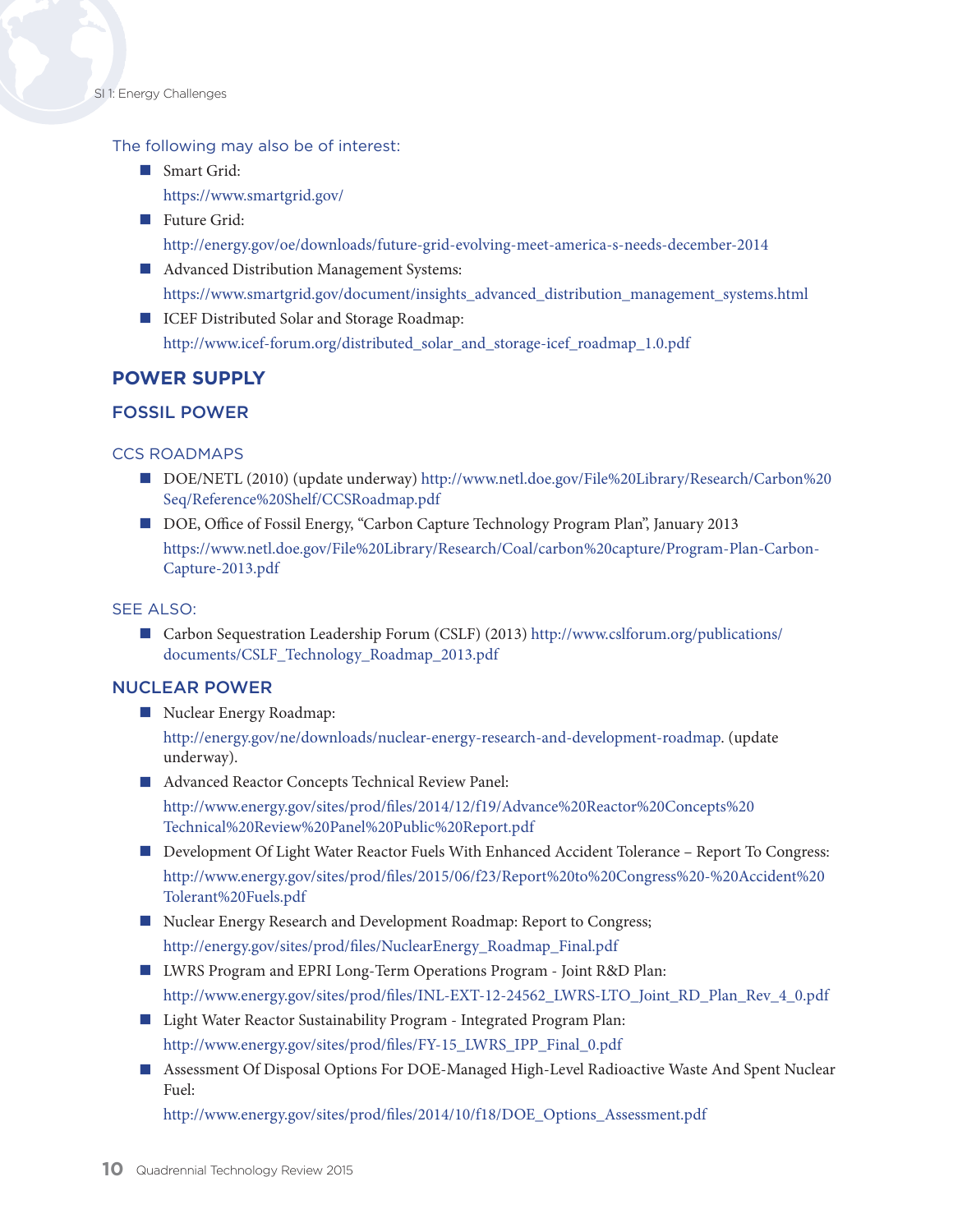Evaluation Of Options For Permanent Geologic Disposal Of Spent Nuclear Fuel And High-Level Radioactive Waste:

[http://www.energy.gov/ne/downloads/evaluation-](http://www.energy.gov/ne/downloads/evaluation-options-permanent-geologic-disposal-spent-nuclearfuel-and-high-level)options-permanent-geologic-disposal-spentnuclearfuel-and-high-level

- Nuclear Energy Advanced Modeling And Simulation (Neams) Program Plan: [http://www.energy.gov/sites/prod/files/2013/07/f2/NEAMS%](http://www.energy.gov/sites/prod/files/2013/07/f2/NEAMS%20Executive%20Program%20Plan.pdf)20Executive%20Program[%20Plan.pdf](http://www.energy.gov/sites/prod/files/2013/07/f2/NEAMS%20Executive%20Program%20Plan.pdf)
- Strategy For The Management And Disposal Of Used Nuclear Fuel And High-Level Radioactive Waste: [http://www.energy.gov/sites/prod/files/Strategy%20for%20the%20Management%20and%20](http://www.energy.gov/sites/prod/files/Strategy%20for%20the%20Management%20and%20Disposal%20of%20Used%20Nuclear%20Fuel%20and%20High%20Level%20Radioactive%20Waste.pdf) [Disposal%20of%20Used%20Nuclear%20Fuel%20and%20High%20Level%20Radioactive%20Waste.pdf](http://www.energy.gov/sites/prod/files/Strategy%20for%20the%20Management%20and%20Disposal%20of%20Used%20Nuclear%20Fuel%20and%20High%20Level%20Radioactive%20Waste.pdf)
- Nuclear Science User Facility: [https://atrnsuf.inl.gov/](https://atrnsuf.inl.gov)
- Gateway for Accelerated Innovation in Nuclear (GAIN): <https://gain.inl.gov/SitePages/Home.aspx>

#### SEE ALSO:

- GEN IV Technology Roadmap: <https://www.gen-4.org/gif/upload/docs/application/pdf/2014-03/gif-tru2014.pdf>
- Consortium for Advanced Simulation of Light Water Reactors (CASL): [http://www.casl.gov/](http://www.casl.gov)

#### RENEWABLE POWER

Renewable energy resources and technologies for power generation include biomass power, geothermal (hydrothermal and enhanced geothermal (EGS)), hydropower, solar PV, Concentrating Solar Thermal Power (CSP), Wind (onshore and offshore), and water (marine hydrokinetic, thermal, salinity, etc.) An analysis of how all of these technologies might work together and be integrated into the grid can be found at: Renewable Electricity Futures, with 80% Renewable Electricity by 2050: [http://www.nrel.gov/analysis/re\\_futures/](http://www.nrel.gov/analysis/re_futures) The following provides specific roadmaps and related information in many of these technology areas.

#### **GEOTHERMAL**

Geothermal Exploration Technologies:

[http://energy.gov/eere/geothermal/downloads/roadmap-strategic-development-geothermal](http://energy.gov/eere/geothermal/downloads/roadmap-strategic-development-geothermal-exploration-technologies)[exploration-technologies](http://energy.gov/eere/geothermal/downloads/roadmap-strategic-development-geothermal-exploration-technologies) [http://energy.gov/sites/prod/files/2014/02/f7/exploration\\_technical\\_](http://energy.gov/sites/prod/files/2014/02/f7/exploration_technical_roadmap2013.pdf) [roadmap2013.pdf](http://energy.gov/sites/prod/files/2014/02/f7/exploration_technical_roadmap2013.pdf)

■ Enhanced Geothermal Systems (EGS):

[http://energy.gov/eere/geothermal/downloads/technology-roadmap-strategic-development-enhanced](http://energy.gov/eere/geothermal/downloads/technology-roadmap-strategic-development-enhanced-geothermal-systems)[geothermal-systems](http://energy.gov/eere/geothermal/downloads/technology-roadmap-strategic-development-enhanced-geothermal-systems)

[http://www1.eere.energy.gov/geothermal/pdfs/stanford\\_egs\\_technical\\_roadmap2013.pdf](http://www1.eere.energy.gov/geothermal/pdfs/stanford_egs_technical_roadmap2013.pdf)

- **Low Temperature Co-produced Geothermal:** [http://energy.gov/sites/prod/files/2014/02/f7/ltcg\\_strategic\\_action\\_plan.pdf](http://energy.gov/sites/prod/files/2014/02/f7/ltcg_strategic_action_plan.pdf)
- Basic Science, "Controlling Subsurface Fractures and Fluid Flow: A Basic Research Agenda", May 22, 2015:

[http://science.energy.gov/~/media/bes/pdf/reports/2015/BES\\_CSFFF\\_rtp.pdf](http://science.energy.gov/~/media/bes/pdf/reports/2015/BES_CSFFF_rtp.pdf)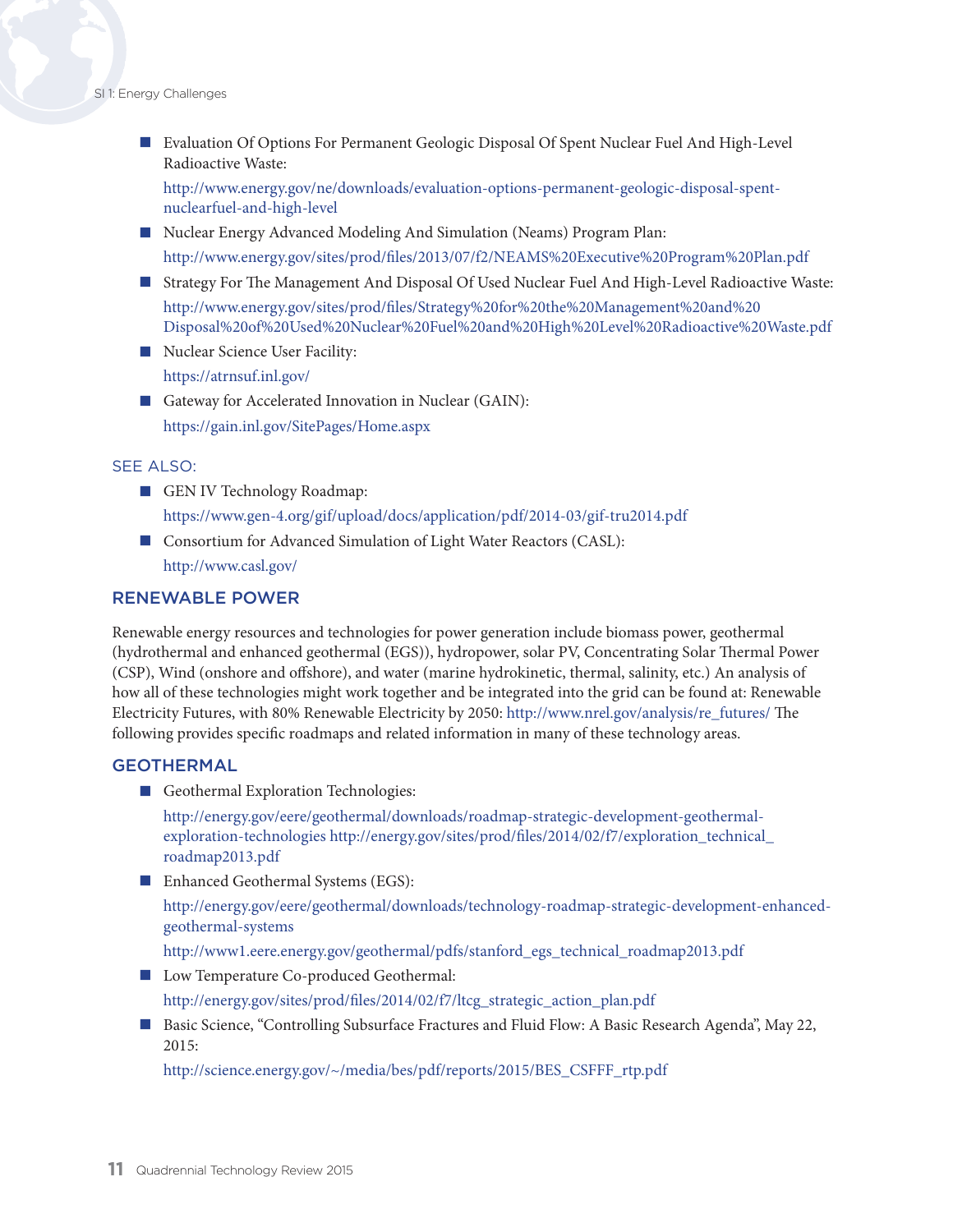#### **SOLAR**

DOE, Office of Energy Efficiency and Renewable Energy, "On the Path to Sunshot" [https://energy.gov/eere/sunshot/path-](https://energy.gov/eere/sunshot/path-sunshot)sunshot See also: SunShot Vision:

[http://energy.gov/eere/sunshot/downloads/sunshot-](http://energy.gov/eere/sunshot/downloads/sunshot-vision-study-february-2012-book-sunshot-energy-efficiency-renewable)vision-study-february-2012-book-sunshot-energyefficiency-renewable

For descriptions of recent and current work, see: [http://energy.gov/eere/sunshot/2014](http://energy.gov/eere/sunshot/2014-sunshot-initiative-portfolio-book)-sunshot-initiative-portfolio-book Current competitive RDD&D awards are listed at: [http://energy.gov/eere/sunshot/photovoltaics-](http://energy.gov/eere/sunshot/photovoltaics-competitive-awards)competitive-awards

#### WATER

**Hydropower Vision:** 

[http://energy.gov/eere/water/new-](http://energy.gov/eere/water/new-vision-united-states-hydropower)vision-united-states-hydropower

#### WIND

■ Wind Vision:

[http://energy.gov/eere/wind/maps/wind](http://energy.gov/eere/wind/maps/wind-vision)-vision Report in pdf: [http://www.energy.gov/sites/prod/files/WindVision\\_Report\\_final.pdf](http://www.energy.gov/sites/prod/files/WindVision_Report_final.pdf)

#### ENERGY STORAGE

**Energy Storage Strategic Plan:** [http://energy.gov/oe/downloads/energy-](http://energy.gov/oe/downloads/energy-storage-safety-strategic-plan-december-2014)storage-safety-strategic-plan-december-2014

#### POWER ELECTRONICS

- **Power Electronics Research and Development Program Plan:** [http://energy.gov/oe/downloads/power-](http://energy.gov/oe/downloads/power-electronics-research-and-development-program-plan)electronics-research-and-development-program-plan
- Wide Bandgap Semiconductors: see: https://energy.gov/eere/amo/power-america

#### **DOE OFFICE OF INDIAN ENERGY POLICY AND PROGRAMS**

The U.S. Department of Energy Office of Indian Energy's Strategic Roadmap 2025 outlines a tactical action plan for maximizing the development and deployment of beneficial energy solutions for American Indians and Alaska Natives.

■ Office of Indian Energy Strategic Roadmap: <http://energy.gov/indianenergy/downloads/doe-office-indian-energy-strategic-roadmap-2025>

#### **SCIENCE**

The Office of Basic Energy Sciences has sponsored a series of "Basic Research Needs" workshops that leverage the relevant scientific communities to identify priority research directions for longer term energy planning. A list of the workshops and links to the reports can be found at:

<https://science.energy.gov/bes/community-resources/reports>/ and includes the following:

- "Basic Research Needs for Advanced Nuclear Energy Systems":
- "Basic Research Needs for Carbon Capture: Beyond 2020"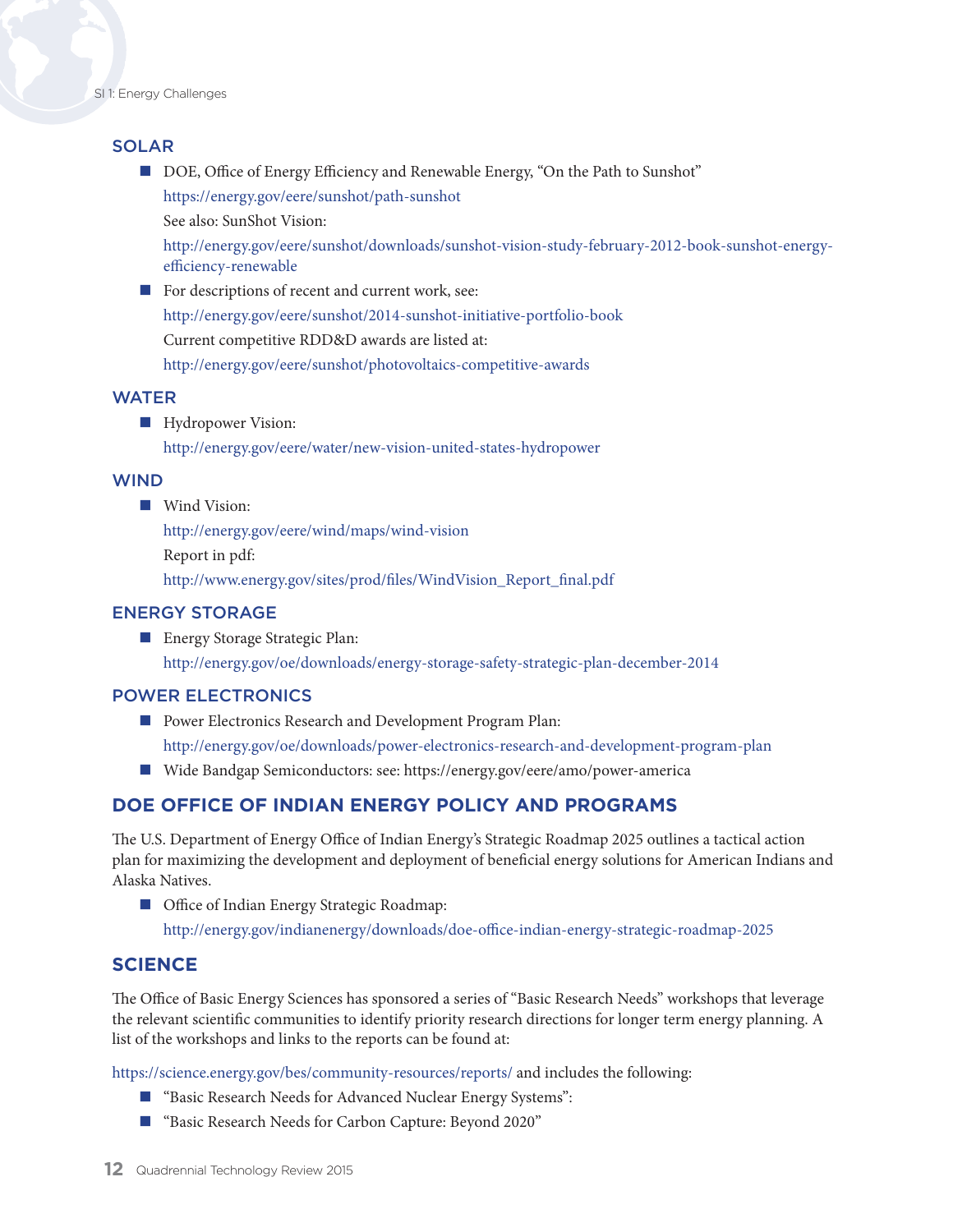SI 1: Energy Challenges

- "Basic Research Needs: Catalysis for energy"
- "Basic Research Needs for Clean and Efficient Combustion of 21st Century Transportation Fuels"
- "Basic Research Needs for Electrical Energy Storage"
- "Basic Research Needs for Geosciences: Facilitating 21st Century Energy Systems"
- "Basic Research Needs for the Hydrogen Economy"
- "Basic Research Needs for Materials Under Extreme Environments"
- "Basic Research Needs for Solar Energy Utilization"
- "Basic Research Needs for Solid-State Lighting
- "Basic Research Needs for Superconductivity"
- **T** "Computational Materials Science and Chemistry: Accelerating Discovery and Innovation through Simulation-Based Engineering and Science"
- "From Quanta to Continuum: Mesoscale Science"
- "New Science for a Secure and Sustainable Energy Future"
- **EXECUTE:** "Science for Energy Technology: Strengthening the Link between Basic Research and Industry"
- "Controlling Subsurface Fractures and Fluid Flow: A Basic Research Agenda, and Basic Research Needs for Environmental Management"
- "Challenges at the Frontiers of Matter and Energy: Transformative Opportunities for Discovery Science"
- **And many more.**

Advanced Scientific Computing Research needs and connections with computing needs for Science and Energy Technology R&D can be found in more than 80 reports listed at:

 Advanced Scientific Computing Research (ASCR), Community Resources, ASCR Program documents: <http://science.energy.gov/ascr/community-resources/program-documents/>

The following do not have roadmaps, per se, but useful information about their activities can be found as indicated.

#### ENERGY FRONTIER RESEARCH CENTERS

■ [http://science.energy.gov/bes/efrc/](http://science.energy.gov/bes/efrc)

#### **HUBS**

- Joint Center for Energy Storage Research: [http://www.jcesr.org/](http://www.jcesr.org)
- Joint Center for Artificial Photosynthesis: [http://solarfuelshub.org/](http://solarfuelshub.org)
- Critical Materials Institute: <http://cmi.ameslab.gov>/
- Consortium for Advanced Simulation of Light Water Reactors (CASL): <http://www.casl.gov/>

#### SEE ALSO:

■ CFD Vision 2030 Study: A Path to Revolutionary Computational Aerosciences: <http://ntrs.nasa.gov/search.jsp?R=20140003093>